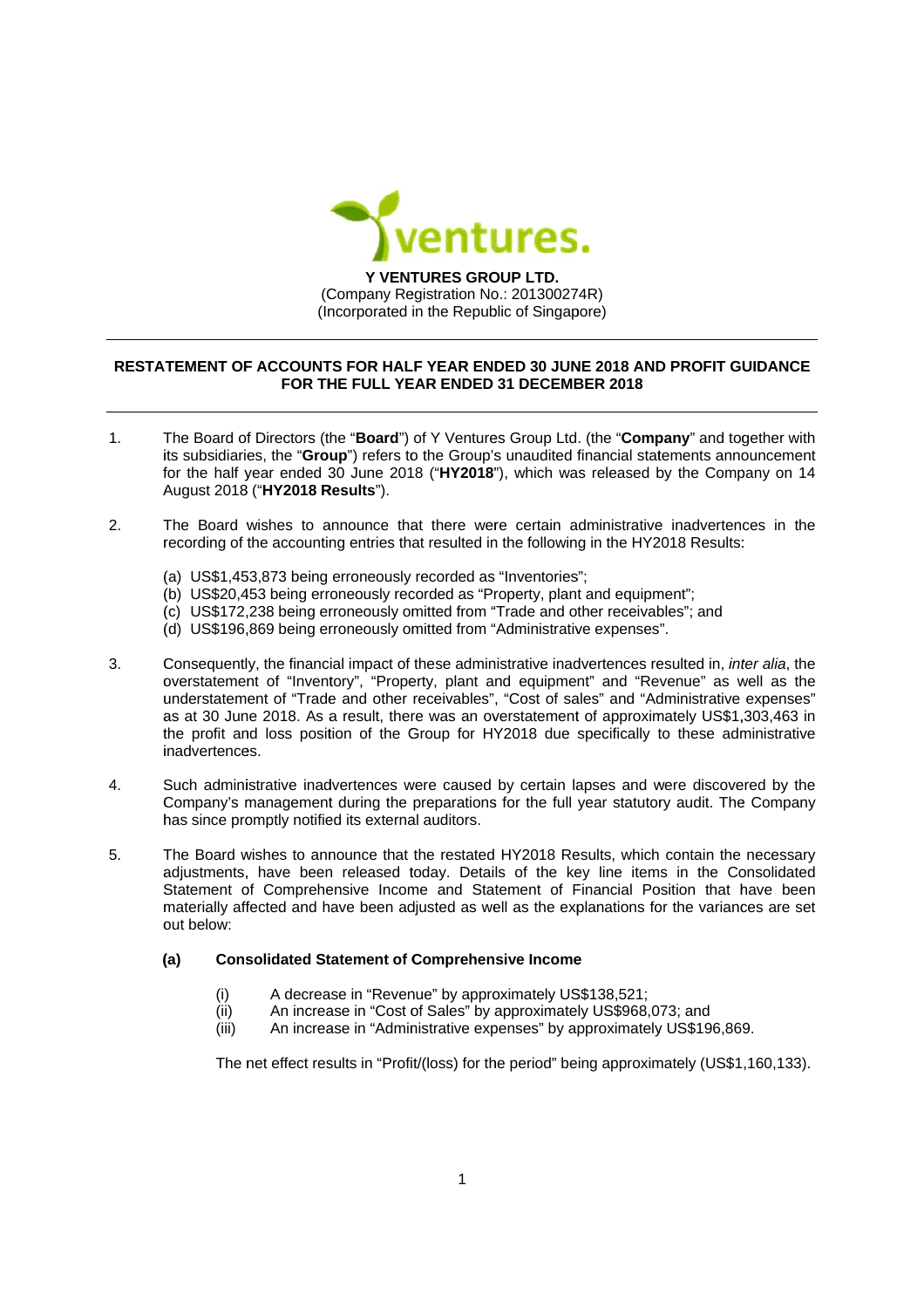## **(b) Consolidated Statement of Financial Position**

- (i) A decrease in "Inventories" by approximately US\$1,453,873;
- (ii) A decrease in "Property, plant and equipment" by approximately US\$20,453; and
- (iii) An increase in "Trade and other receivables" by approximately US\$172,238.

Consequential amendments to the "Consolidated Statements of Cash Flows", "Consolidated Statements of Changes in Equity" and "Notes to the Accounts" have also been made to reflect the above adjustments. Please refer to the attached restated HY2018 Results released today for the full set of restated results announcement which will supersede the previous version released on 14 August 2018.

- 6. The Company's Audit Committee and Board have observed that there were certain inadequacies in the Company's internal controls which had led to the lapses in recording of transactions. The Company has put in place the following to strengthen internal controls to mitigate the risk of such erroneous recording/omissions from recurring in the future:
	- (a) Strengthened the Finance and Accounting department by increasing the head count and expertise of the team;
	- (b) Developed its proprietary inventory management module to track sales and cost of goods sold on the various online market places more accurately, to address the administrative inadvertences highlighted above; and
	- (c) Proposed the internal auditors of the Company to review processes impacted by the control lapses as part of the internal audit scope for FY2019, to ascertain the adequacy of the new internal controls effected.
- 7. Following a preliminary review of the Group's unaudited financial results for the full year ended 31 December 2018 ("**FY2018**"), the Group is expecting to report a net loss for FY2018. The net loss is mainly attributable to a drop in profit margin, increase in selling and administrative expenses and higher staff cost. Factors which impacted the Group in FY2018 include the surging trend of manufacturers of fast-moving consumer goods going direct to consumers by selling their manufactured products online and adverse impact due to the trade war. In addition, there was an overall increase in the cost of operation of the Group in FY2018 due to, inter alia, the Group's expansion of online sales to South East Asia markets and partnerships with new suppliers, whose brands and products are established in their respective markets.
- 8. The Company is still in the process of finalizing the financial results of the Group for FY2018. Further details of the Group's financial performance will be disclosed in due course.
- 9. In the meantime, the Board wishes to advise shareholders of the Company and investors to exercise caution when dealing in the shares of the Company. Persons in doubt as to the action they should take should consult their stockbroker, bank manager, solicitor, accountant or other professional advisers.

By Order of the Board

Low Yik Sen Executive Chairman and Managing Director 21 January 2019